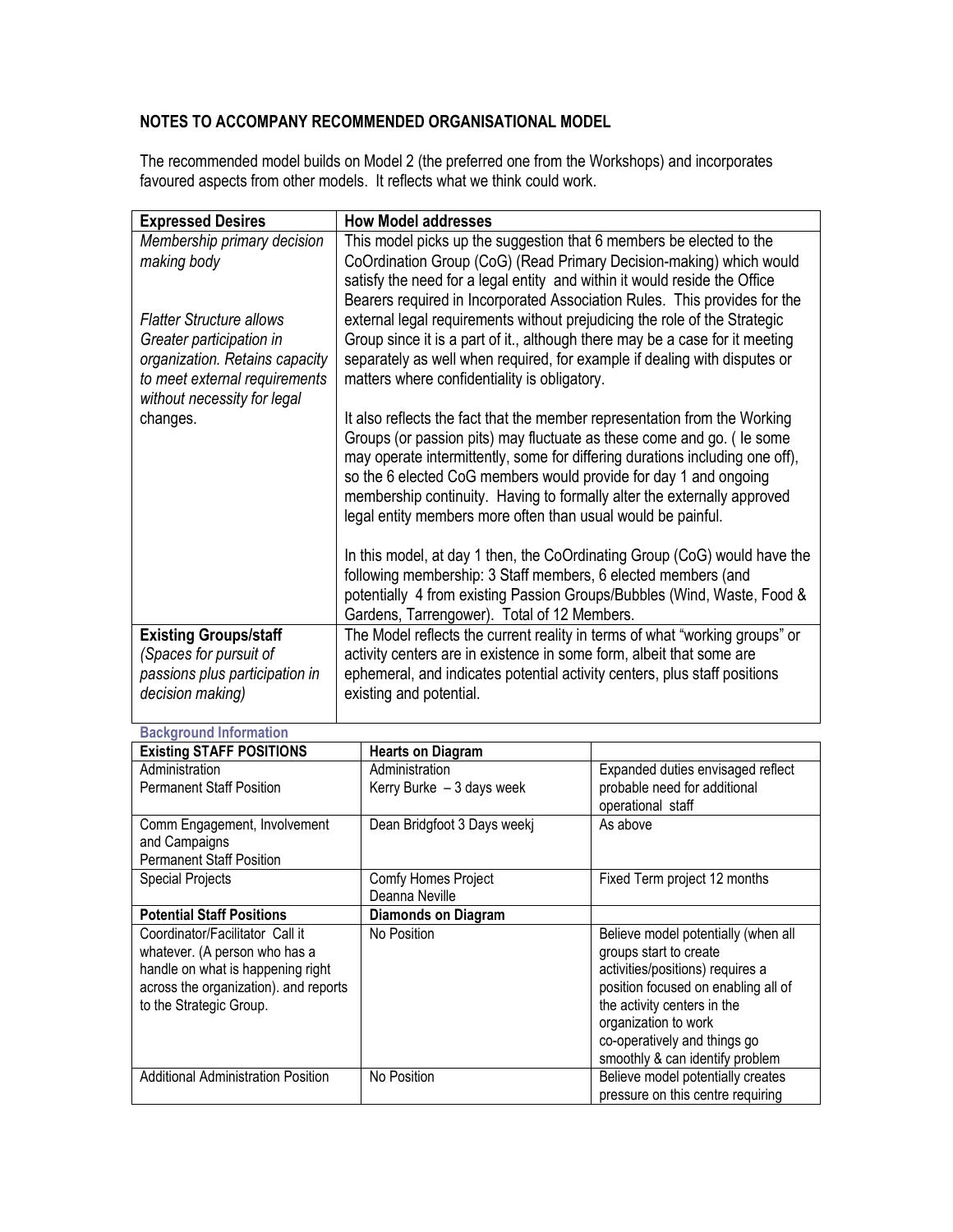|                                |                 | additional staff                      |
|--------------------------------|-----------------|---------------------------------------|
| <b>Volunteers Coordinator</b>  | No position     | Discussed a lot. Always the last in   |
|                                |                 | NGO's but crucial for Volunteer       |
|                                |                 | development                           |
| Business Manager or Could be a | No Position     | Income generating activities. On      |
| <b>Fundraising Manager</b>     |                 | Model but potentially for the future  |
| <b>WORK GROUPS on Model</b>    | Who is Involved | <b>State of Play</b>                  |
| Wind, Tarrengower, Food and    | Volunteers      | Working Groups currently active       |
| Garden,                        |                 | although level of activity fluctuates |
|                                |                 | according to need                     |
| Communications, Finance, Waste | Volunteers      | <b>Working Groups/Sub Committees</b>  |
| <b>Community Stalls</b>        |                 | currently inactive or occasional      |
|                                |                 | activity. Finance & Communications    |
|                                |                 | work is done by Committee of          |
|                                |                 | Management.                           |
| MASG Reps on External Forums,  | Volunteers      | Inactive - Not on model, should it    |
| Bodies, Committees             |                 | be? Eg Volunteers Network,            |
|                                |                 | Shire Forums.                         |
| Solar                          | Volunteer       | No exists                             |
| <b>POTENTIAL GROUPS</b>        |                 |                                       |
| Water                          |                 | Interest expressed                    |
| Under 25's                     |                 |                                       |
| Strategic Planning and Built   |                 | Has existed and interest expressed    |
| Environment                    |                 |                                       |
| Outreach Group                 |                 | Speakers-could have again.            |
| Transport                      |                 | Operates ocasionally                  |

| <b>Member Forum</b>                                                                   | The model introduces a 'Members Forum'. This is where I see the<br>members of MASG coming together quarterly at least to hear what is                                                                                                                                                                                                                                                                                                                                                                                                                                                                                                                                                                                              |
|---------------------------------------------------------------------------------------|------------------------------------------------------------------------------------------------------------------------------------------------------------------------------------------------------------------------------------------------------------------------------------------------------------------------------------------------------------------------------------------------------------------------------------------------------------------------------------------------------------------------------------------------------------------------------------------------------------------------------------------------------------------------------------------------------------------------------------|
| Organised spaces for greater<br>member participation and<br>guidance for organization | happening, to provide feedback on anything to do with the organization and<br>in at least one of the forums each year, having a facilitated space for<br>reflection, analysis, revision and renewal. This is where the Critical Friends<br>could come into play very usefully.<br>1 x AGM per year to do all of the "required business including electing the<br>6 members to the Accountability Group within COG".<br>1 x meeting per year for listening, learning, feedback<br>1 x for the facilitated space for review, reflection etc, which might be an all<br>day/weekend affair.<br>1 x Project/activity ideas and Funding applications information<br>Also in months where no forum, social events incorporating speakers. |
| <b>Future Staffing</b>                                                                | Would mean 1 event per month for members.<br>The model indicates where I see future permanent (in the sense that                                                                                                                                                                                                                                                                                                                                                                                                                                                                                                                                                                                                                   |
| Incorporates suggestions<br>from Models 1 & 3                                         | anything is permanent in a community organization) staffing may be<br>required (Diamonds). Some of these appear on Models 1 & 3. Once<br>Working Groups/Forums/Bubbles get going this may also generate further<br>fixed or short term staff positions.                                                                                                                                                                                                                                                                                                                                                                                                                                                                            |
| Indicative activities of                                                              | The diagram indicates what I think would be the key roles of the various                                                                                                                                                                                                                                                                                                                                                                                                                                                                                                                                                                                                                                                           |
| various groups/bubbles on<br>the model                                                | activity centers and working groups.                                                                                                                                                                                                                                                                                                                                                                                                                                                                                                                                                                                                                                                                                               |
| (Incorporate some measures                                                            |                                                                                                                                                                                                                                                                                                                                                                                                                                                                                                                                                                                                                                                                                                                                    |
| for culture change)                                                                   |                                                                                                                                                                                                                                                                                                                                                                                                                                                                                                                                                                                                                                                                                                                                    |
| <b>Treasurer</b>                                                                      | The model includes Officer Bearers and I have included a bubble attached<br>to the Administration Grouping. This because I see there will still be a                                                                                                                                                                                                                                                                                                                                                                                                                                                                                                                                                                               |